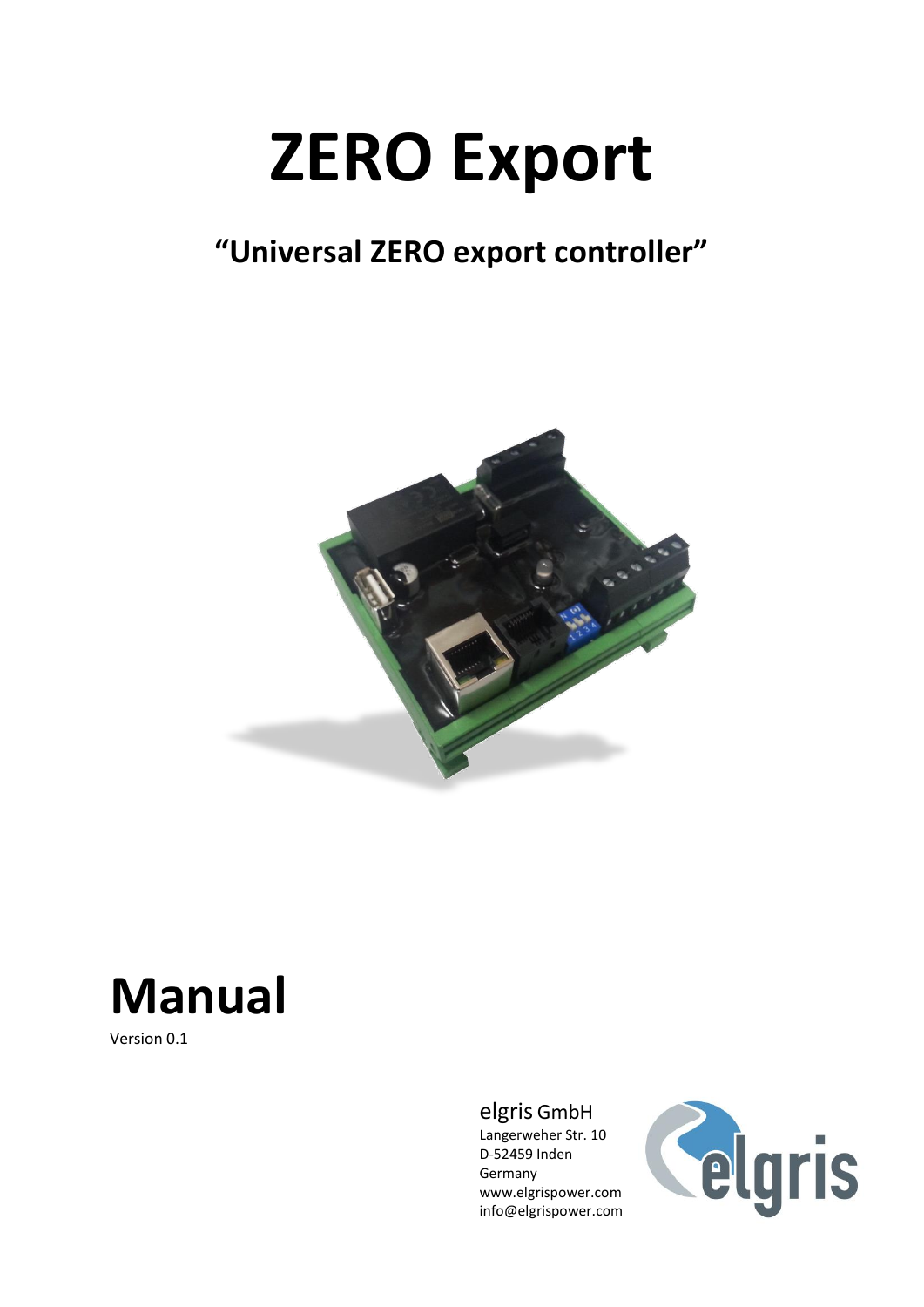

### **Table of Contents**

| 2.                      |                   |  |
|-------------------------|-------------------|--|
| 2.1                     |                   |  |
| 2.2                     |                   |  |
| 2.3                     |                   |  |
| 2.4                     |                   |  |
| 2.5                     |                   |  |
| 2.6                     |                   |  |
| 3                       |                   |  |
| 3.1                     |                   |  |
| $\overline{\mathbf{4}}$ |                   |  |
| 4.1                     | <b>Overview</b> 8 |  |
| 4.2                     |                   |  |
| 4.3                     |                   |  |
| 4.4                     |                   |  |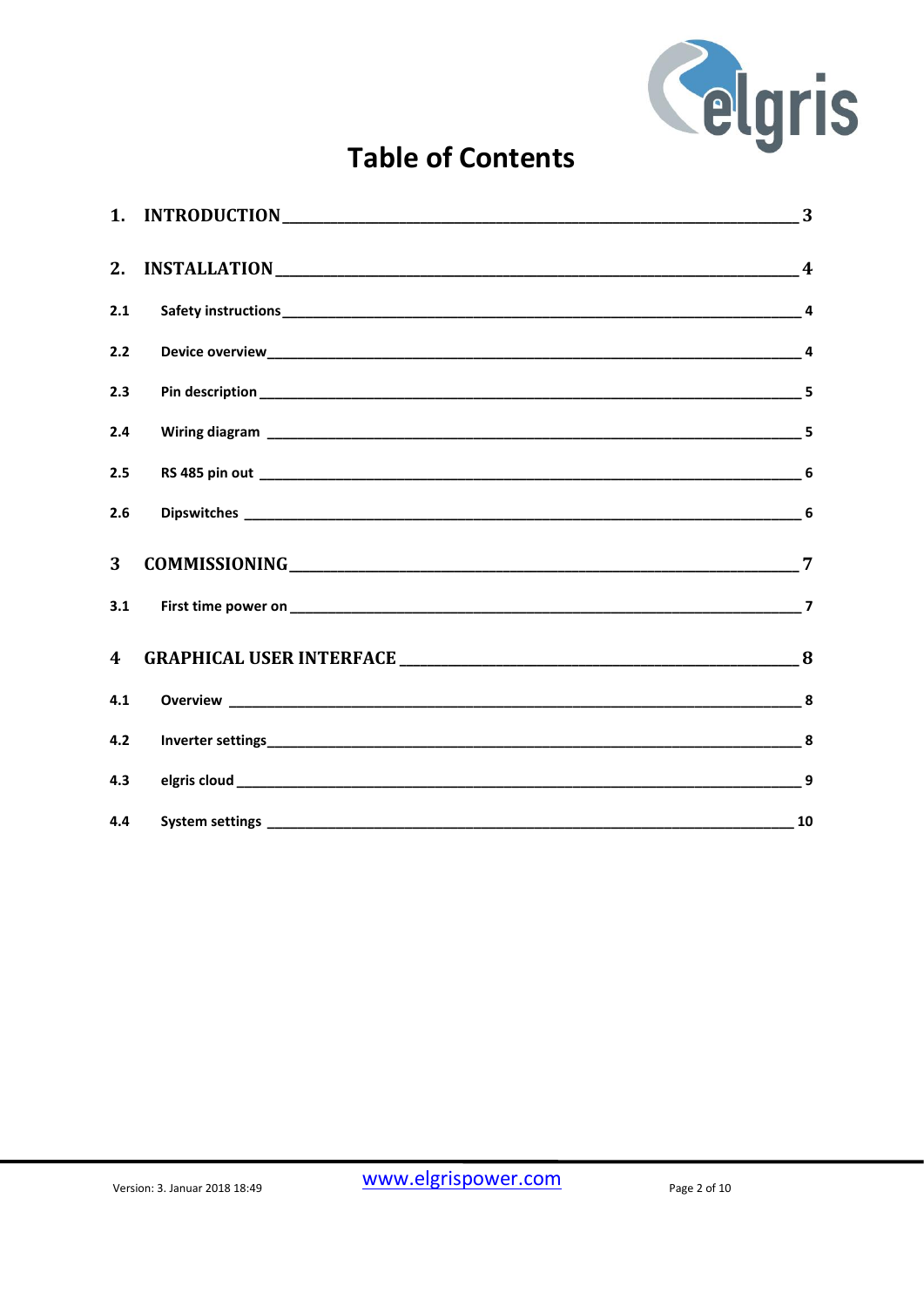

#### <span id="page-2-0"></span>1. **Introduction**

Dear customer, thank you for purchasing this product. The ZERO export controller is the first controller available on the market which can control up to 10 PV inverters with ZERO export.

The ZERO export controller has the following features

- Full 3 phase power measurements
- MODBUS RTU control
- MODBUS TCP control
- USB for data storage (depending on the version)
- User LED for status information
- Webserver for intuitive configuration and parametrisation

The following versions or modules are available:

- ZERO EXPORT
- MONITORING AND DATALOGGER
- POWER MANAGEMENT
- LOAD MANAGEMENT

This manual covers all versions. Version specific information is marked on version specific chapters.

Specializing in products for renewable energy, Diesel generators and hybrid power solutions, the ZERO export offers the following features standard:

- Wide range power supply input from 85 265  $V_{AC}$  (50 60 Hz)
- Small footprint.
- Intuitive software.
- Wide temperature range of -40° +85°.
- Industrial PUR protection coating for extra rugged environment.
- IP-68 on request.

If you have any questions or if something is unclear, you can contact us in several ways:

| Per E-Mail | support@elgrispower.com |
|------------|-------------------------|
| By Phone   | +49 (0) 2423 9086501    |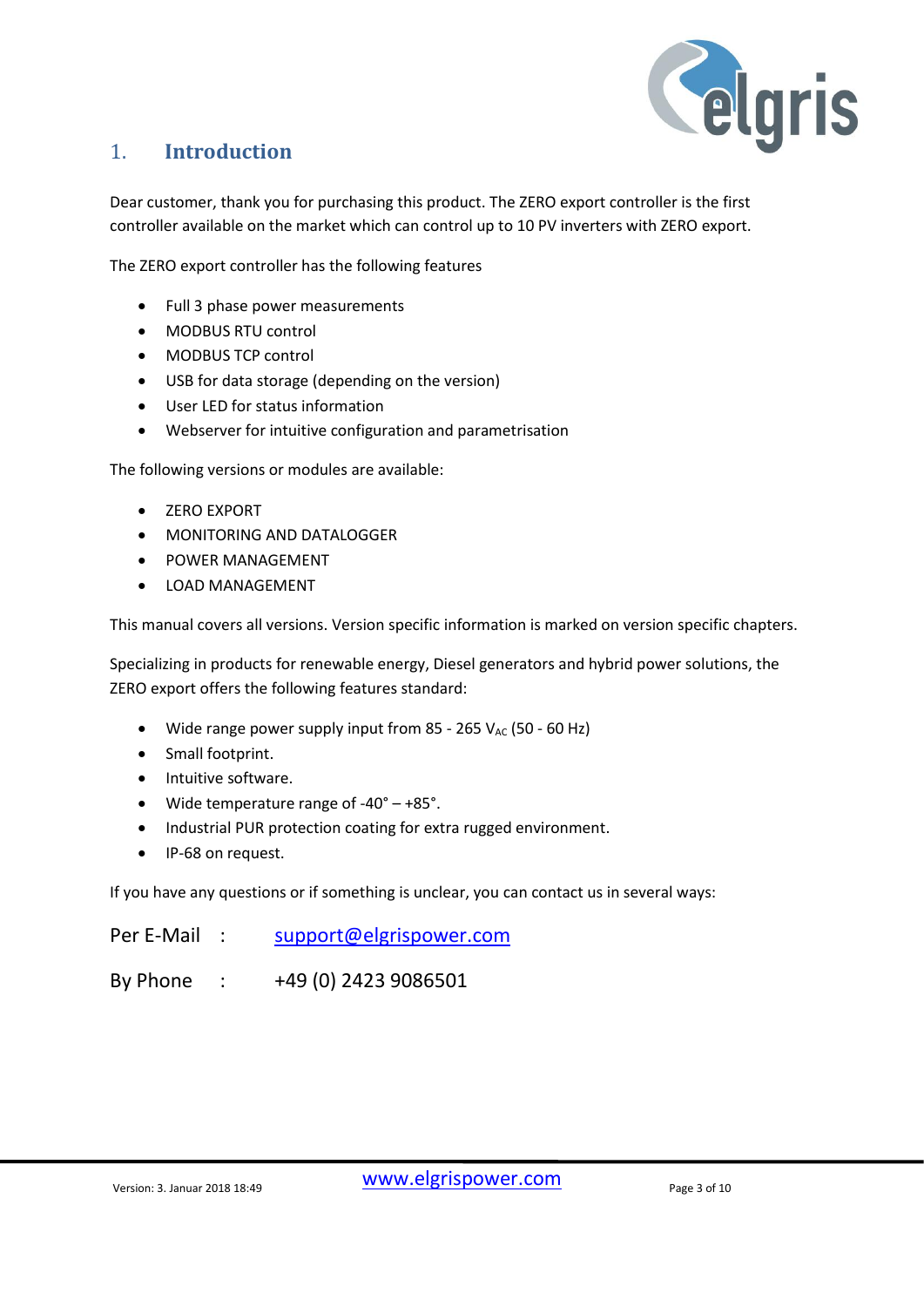

#### <span id="page-3-0"></span>**2. Installation**

#### <span id="page-3-1"></span>**2.1 Safety instructions**

Before installing the product in the end-installation, ensure that the device is not damages during transport and everything looks in a normal way.

All the connecting cables must not be bent or squeezed. This can result in malfunctions, short circuits and defects in the device and/or sensor connected.

Make sure that cables are not damaged when drilling or bolting in place.

The module may only be commissioned after it has been installed contact-free in a casing. This product generates high frequency. Never operate it in the vicinity of medical devices (e.g. pacemakers) and/or medical equipment (e.g. in hospitals). Look for a suitable installation site.

#### <span id="page-3-2"></span>**2.2 Device overview**

Before wiring the device, be sure that the voltage is switched off.

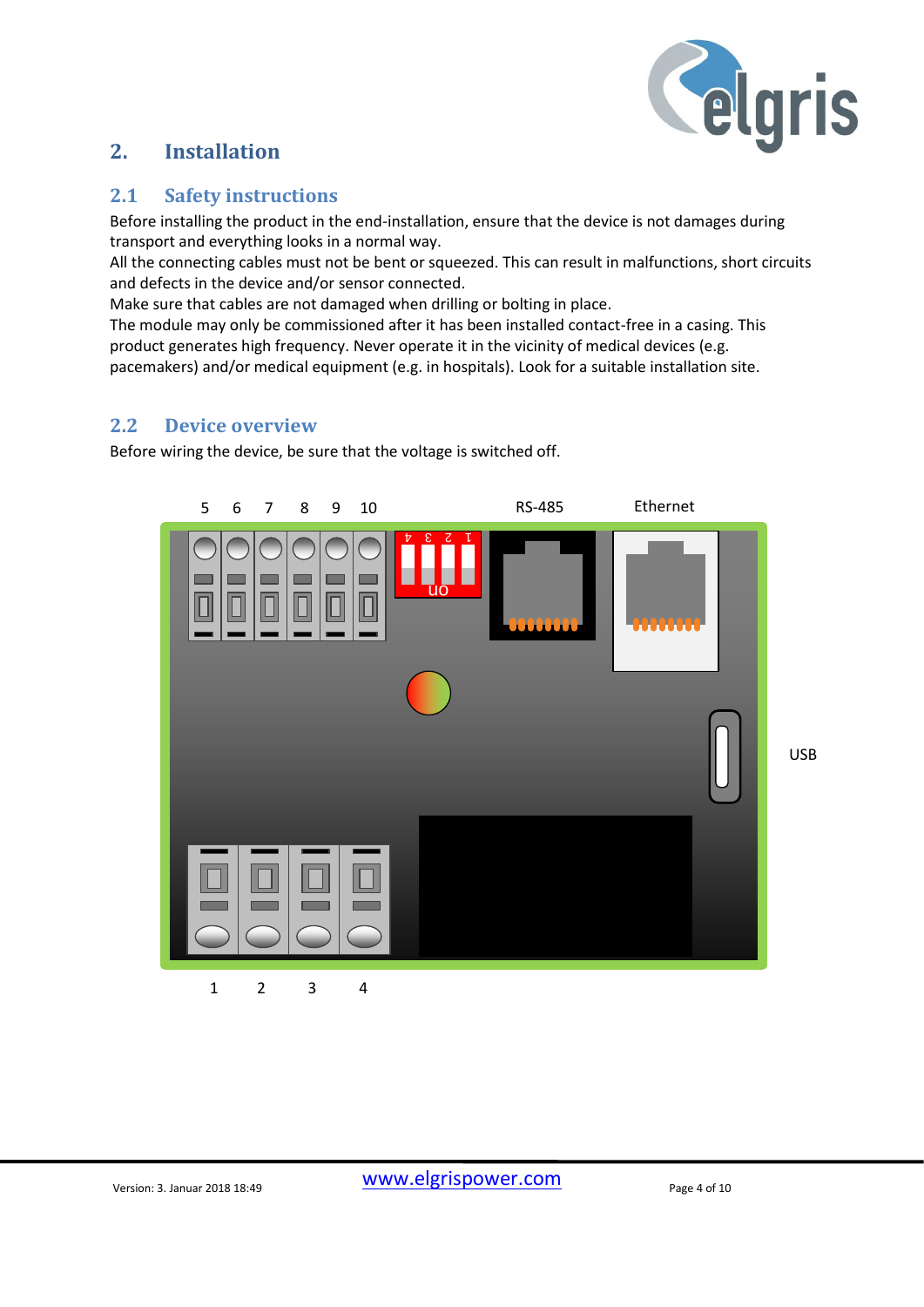

#### <span id="page-4-0"></span>**2.3 Pin description**

|                  | Pin            | <b>Description</b>             | <b>Minimum</b>      | <b>Maximum</b>      |
|------------------|----------------|--------------------------------|---------------------|---------------------|
|                  | 1              | Phase 1 voltage input          | 85 Vac              | 250 Vac             |
| Voltage<br>input | $\overline{2}$ | Phase 2 voltage input          | 85 Vac              | 250 Vac             |
|                  | 3              | Phase 3 voltage input          | 85 Vac              | 250 Vac             |
|                  | 4              | Neutral input of voltage       |                     | 0 Vac               |
|                  | 5              | K input current transformer L1 | 0 Aac               | 5 Aac               |
| Power input      | 6              | L input current transformer L1 | 0 Aac               | 5 Aac               |
|                  | 7              | K input current transformer L2 | 0 Aac               | 5 Aac               |
|                  | 8              | L input current transformer L2 | 0 Aac               | 5 Aac               |
|                  | 9              | K input current transformer L3 | 0 Aac               | 5 Aac               |
|                  | 10             | L input current transformer L3 | 0 Aac               | 5 Aac               |
|                  | 1              | IP address selection           | $OFF = DHCP$        | $ON = static$       |
|                  | 2              | System frequency               | $OFF = 50 Hz$       | $ON = 60 Hz$        |
|                  | 3              | Single or Three phase          | $OFF = Three phase$ | $ON =$ Single phase |
| Dipswitch        | 4              | Internal use only              | $OFF = Default$     |                     |
|                  |                |                                |                     |                     |

#### <span id="page-4-1"></span>**2.4 Wiring diagram**



Please read the manual of the used inverter to check wiring scheme. Note: Some inverters may need additional hardware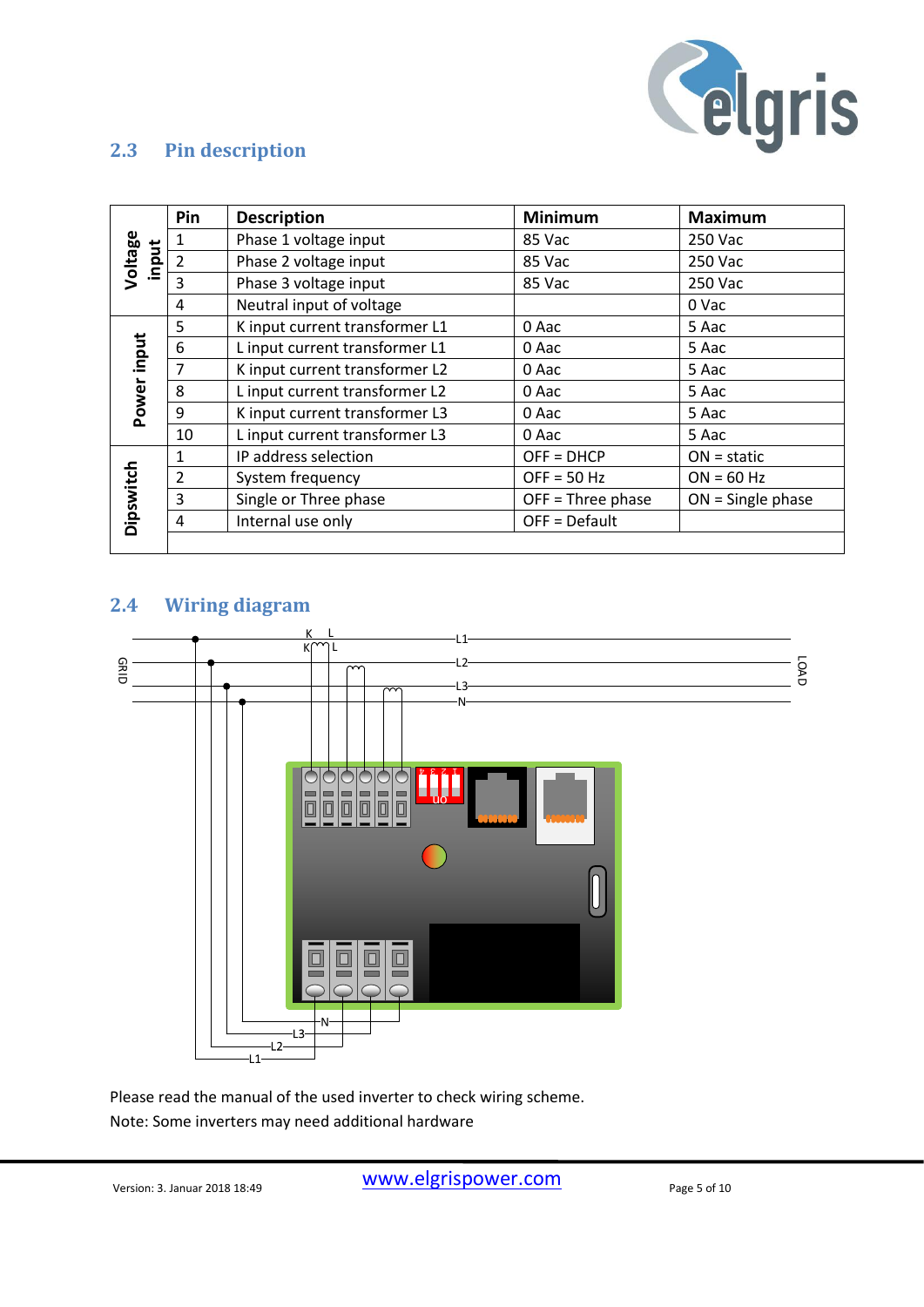

#### <span id="page-5-0"></span>**2.5 RS 485 pin out**

|          | Pin | Description      |
|----------|-----|------------------|
|          |     | Not connected    |
|          | 2   | <b>RS-232 TX</b> |
| 12345678 | 3   | <b>RS-232 RX</b> |
|          | 4   | RS-485 B (D-)    |
|          | 5   | RS-485 A (D+)    |
|          | 6   | <b>GND</b>       |
|          |     | Not connected    |
|          | 8   | Not connected    |
|          |     |                  |
|          |     |                  |

#### <span id="page-5-1"></span>**2.6 Dipswitches**

|  |           |  | Dipswitch |             | Description          |
|--|-----------|--|-----------|-------------|----------------------|
|  | <b>on</b> |  |           | <b>OFF</b>  | ΟN                   |
|  |           |  |           | <b>DHCP</b> | Static IP            |
|  |           |  |           | 50 Hz       | 60 Hz                |
|  |           |  |           | Three phase | Single phase         |
|  |           |  |           |             | Not used must be OFF |

#### **2.7 LED status**

The LED on board informs the user about the internal status.

| <b>LED colour</b> | <b>Meaning</b>                     | <b>Action</b>                 |
|-------------------|------------------------------------|-------------------------------|
| Off               | No power or internal error         | Contact support               |
|                   | <b>Internal Error</b>              | Contact support               |
|                   |                                    |                               |
|                   | Date and time not set, no USB data | Update date and time or check |
|                   | logging possible                   | internet connection for SNTP  |
|                   |                                    |                               |
|                   | Standby, no inverter online        | Check inverter settings       |
|                   |                                    |                               |
|                   | Controller is throttling the PV    | Normal operation              |
|                   |                                    |                               |
|                   | Power management active            | Normal operation              |
|                   |                                    |                               |
|                   | Controller is not throttling PV    | Normal operation              |
|                   |                                    |                               |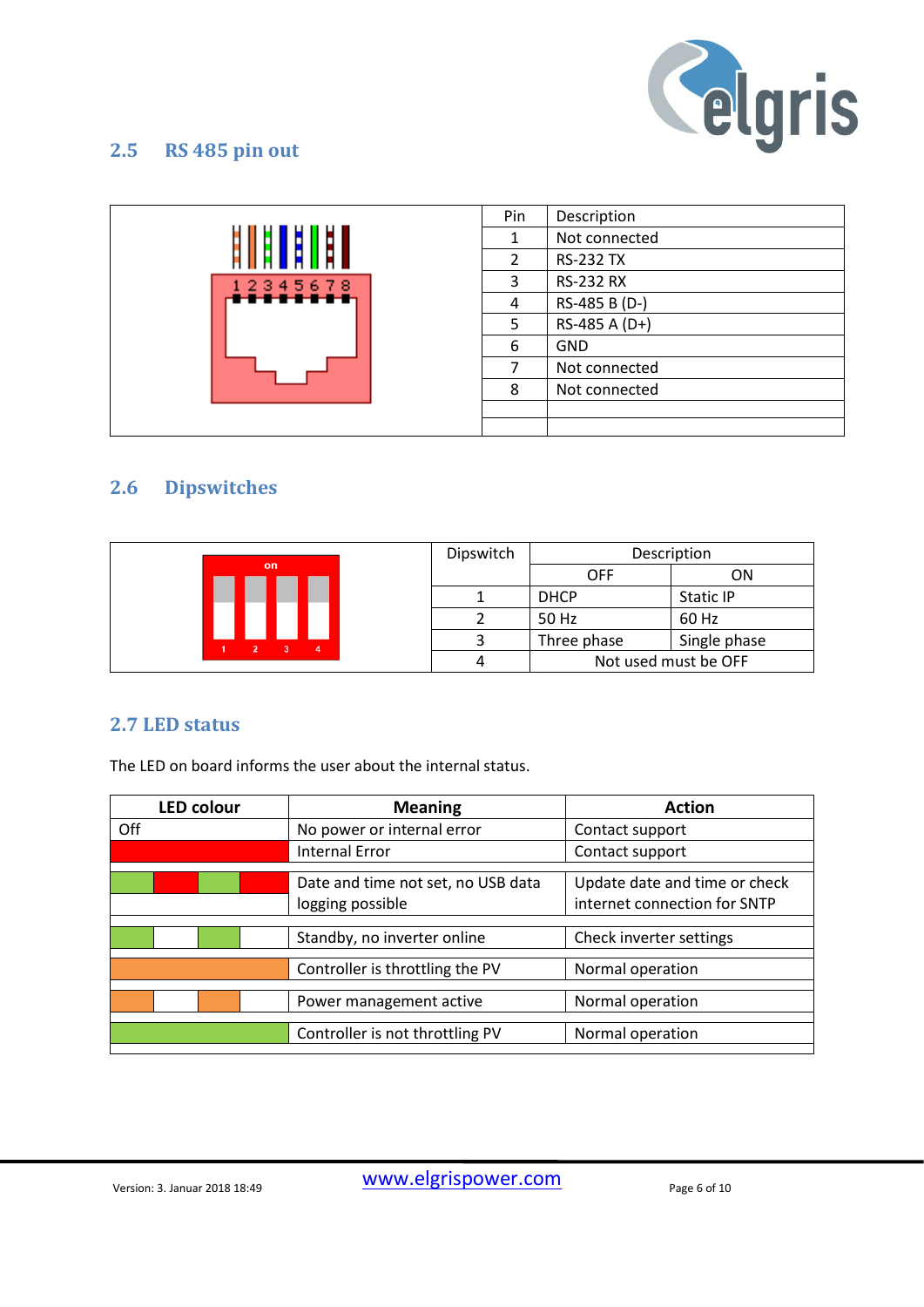

#### <span id="page-6-0"></span>**3 Commissioning**

Before starting with the commissioning of the ZERO export controller all safety precautions must be taken which apply to the rules in your country and general safety rules. Never work on a system with a running generator or connected grid and short the output of the generator (when available) before working on the power system.

Only a few settings are needed to commission the ZERO export controller.

Most important is the settings of the current transformer and the minimum setpoint of the generator.

#### <span id="page-6-1"></span>**3.1 First time power on**

Follow the following steps when the system is first time being powered.

- $\mathcal F$  Switch of the PV inverter, disconnect the PV inverter from the system and start the controller by applying power to L1 and N in case you use a single-phase system or L1, L2 and L3 with N for three phase systems. When the ZERO export unit is working properly, the LED is blinking green.
- Connect to the embedded webserver by typing the default address 192.168.1.100 in a web browser.
- On the Menu select Settings to adjust the CT ratio. The CT ratio is defined as 1: value. For example, when you have a CT 5:200 the value is 40.
- $\mathcal{F}$  When the CT ratio is changed the power readings on the overview page should match the actual power. A positive value is consumption from the grid, a negative value means exporting to the grid. When this is not correct, check the wiring of K and L of the CT.
- Switch on the DC side of the PV system to commission the PV inverters. The steps to add an inverter to the system is explained on page 7.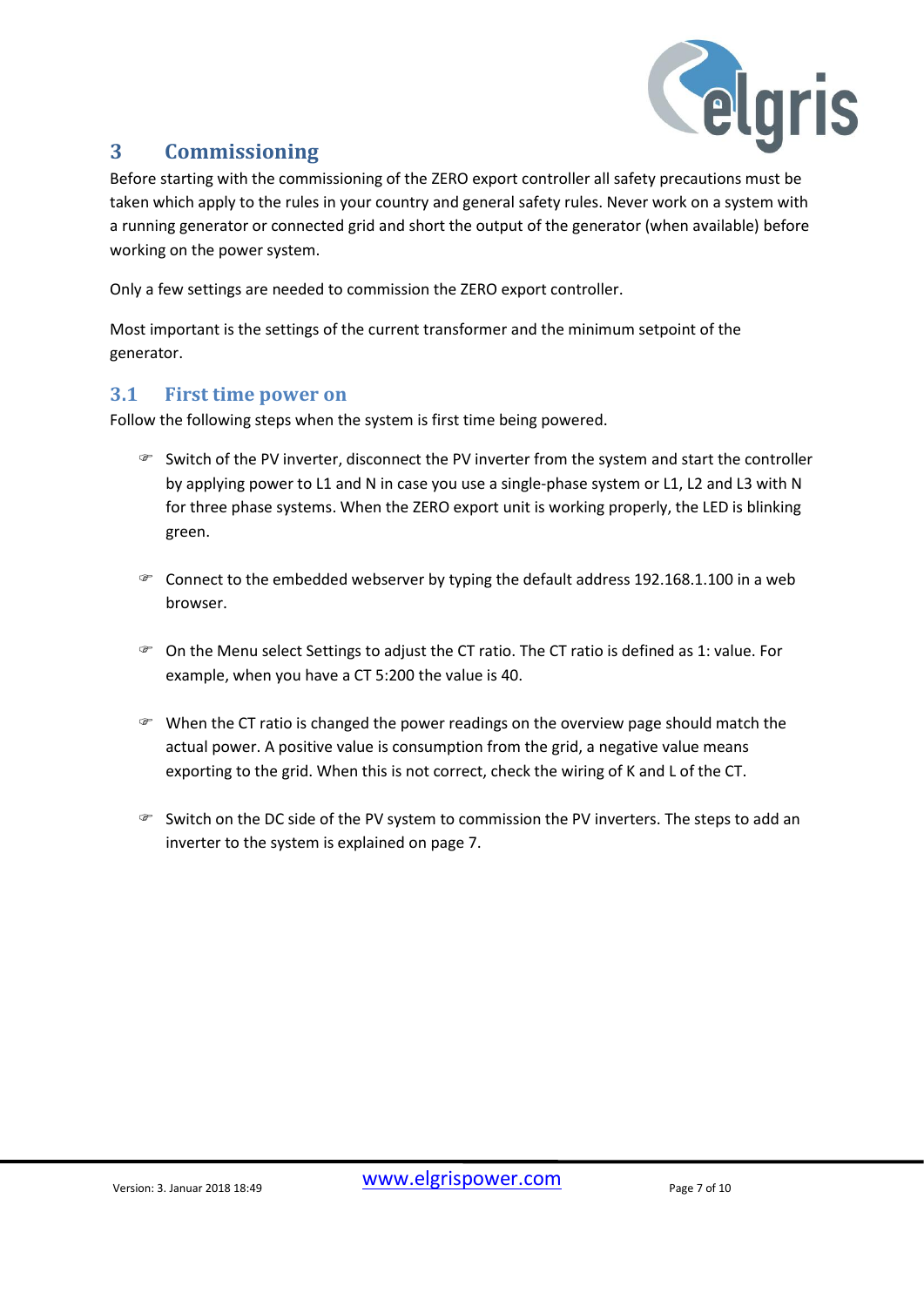

#### <span id="page-7-0"></span>**4 Graphical User Interface**

The ZERO export controller includes a webserver to adjust the system parameters and see the status of the system.

By default, the webserver can be reached by typing the IP address 192.168.1.100 in a web browser. Supported web browsers are Microsoft Edge, Google Chrome and Mozilla Firefox.

#### <span id="page-7-1"></span>**4.1 Overview**



#### <span id="page-7-2"></span>**4.2 Inverter settings**



After selecting the brand of the inverter which needs to be controlled, the type of communication needs to be selected. Not all communication options are available for all inverters. Please refer to the inverter support list on the website [www.elgrispower.com](http://www.elgrispower.com/)

When selecting TCP as communication, the IP address and MODBUS TCP port (Default 502) must be adjusted. When selecting RS 485 for communication, the MODBUS slave ID must be set and the serial port settings must match the inverter settings.

When all settings are correct they can be send to the inverter by pressing "Save settings". Up to ten inverters can be programmed by pressing "Add Inverter".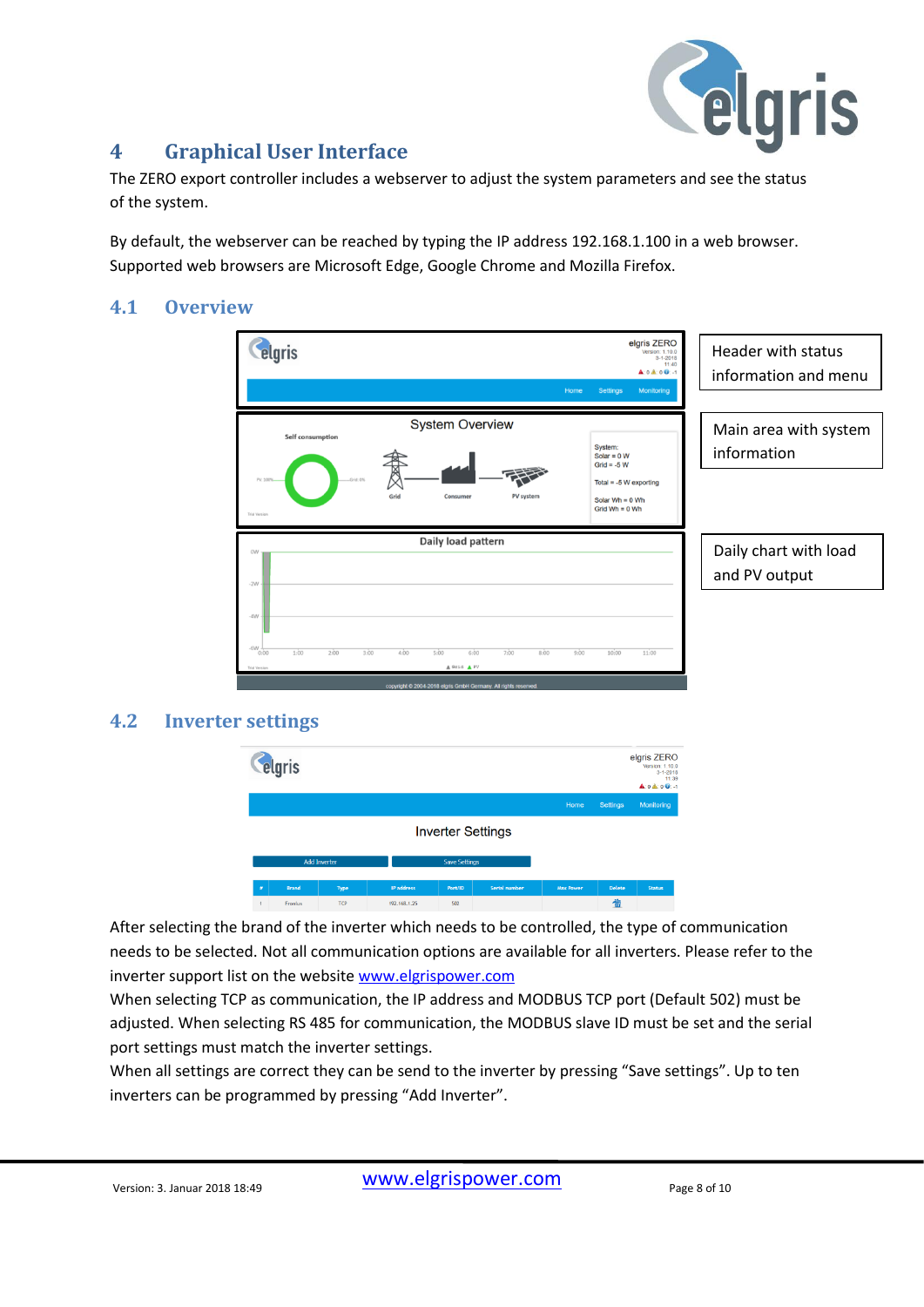

#### <span id="page-8-0"></span>**4.3 elgris cloud**

|                                     |                        | Home | <b>Settings</b> | Monitoring |
|-------------------------------------|------------------------|------|-----------------|------------|
|                                     |                        |      |                 |            |
|                                     | elgris cloud settings  |      |                 |            |
| General settings                    |                        |      |                 |            |
| Server                              | www.emoncms.org        |      |                 |            |
| User key                            | Change your key        |      |                 |            |
| Username                            | elgris                 |      |                 |            |
| Interval time                       | 1 minute               |      |                 |            |
| Last message                        | 03.01.2018 12:37:31 ok |      |                 |            |
| Change settings                     |                        |      |                 |            |
| www.emoncms.org                     | Change server          |      |                 |            |
| Put your key here                   | Change user key        |      |                 |            |
| elgris                              | <b>Change Username</b> |      |                 |            |
| $_{\rm v}$<br>Interval in minutes o | Interval in minutes    |      |                 |            |
|                                     |                        |      |                 |            |
|                                     |                        |      |                 |            |
|                                     |                        |      |                 |            |
|                                     |                        |      |                 |            |

With the elgris cloud you can store data on the open source platform emonCMS. This enables the user to have a cloud solution where all data can be visualised and transferred on other mediums.

The emonCMS software can run on the open source server, a self-hosted server or local server like Raspberry PI.

To start logging, you must fill out the server address with its hostname, the user key for security and optional a user name when you want to log more data under the same account. With the interval time you can set the time between each update interval. By setting the time to zero, the data logging to the remote sever stops.

The response of the communication is displayed as last messages. When everything is working fine, the message "Ok" will be displayed here.